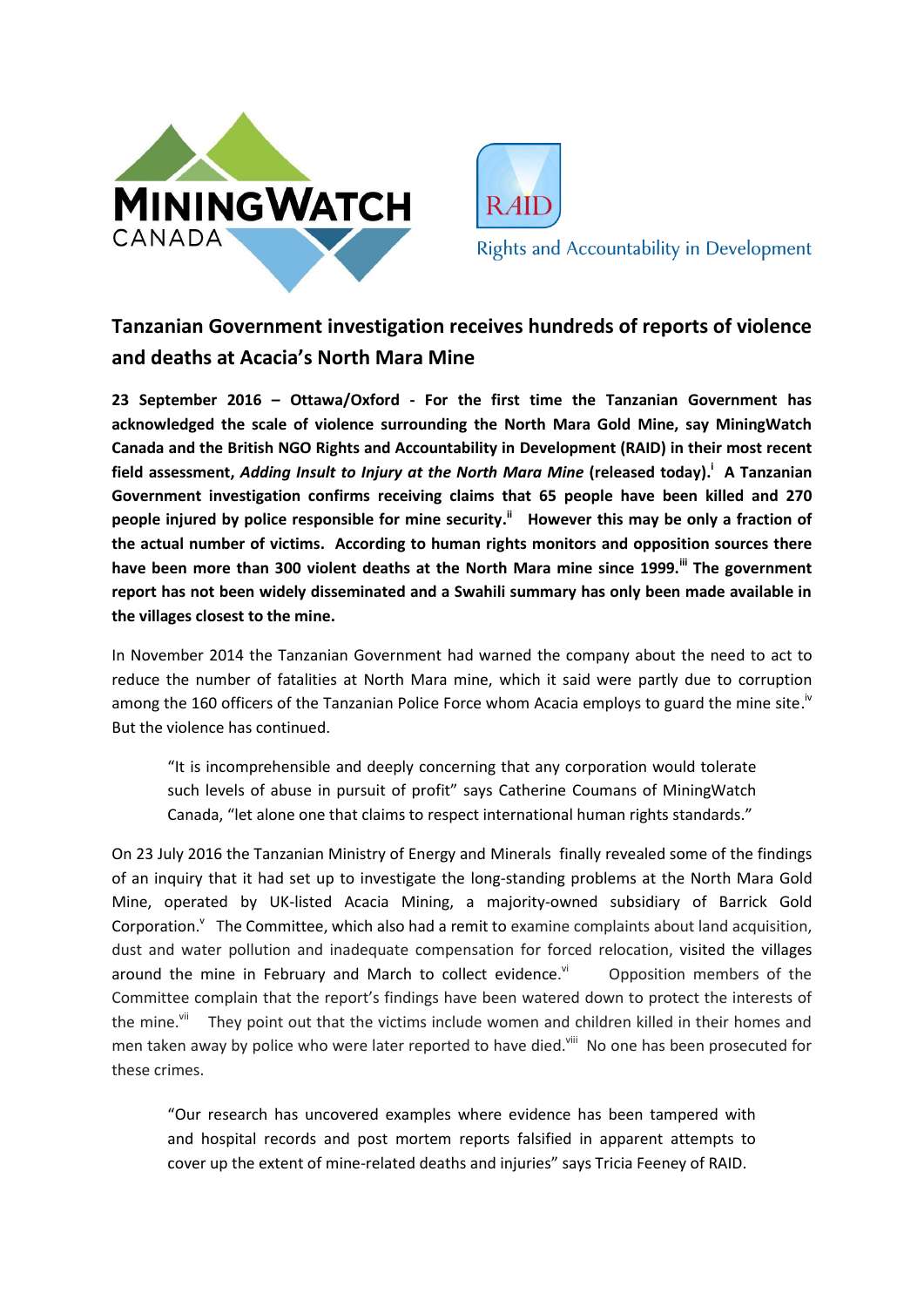Over the past three years RAID and MiningWatch Canada have collected first hand testimony (and other evidence) on 22 cases of alleged unlawful killings by police or mine security personnel, most of which have occurred since 2014. They have interviewed 21 women – some were allegedly raped or beaten by police or mine employees or their husbands killed in mine-related violence; and 69 (mostly young) men who have been left with severe, life-changing injuries, allegedly after being assaulted by police or mine security personnel.

RAID and MiningWatch's recent field assessment also examined Acacia's operational level grievance mechanism at the North Mara mine. RAID and MiningWatch Canada have interviewed 26 claimants who allegedly suffered harm at the hands of police or mine employees and who signed settlement agreements with Acacia's North Mara Gold Mine Limited. All have expressed their dissatisfaction with: lack of fairness in the process leading up to the agreements; deficiencies in the way in which the agreements have been implemented; and a hostile or indifferent stance adopted by grievance mechanism staff or their agents when challenged. Acacia has engaged in extensive exchanges with RAID and MiningWatch Canada over the past two years<sup> $x$ </sup> and has fleshed out its procedures for dealing with complaints.<sup>x</sup> But recent claimants (2015-2016) complain that the mine is not dealing with their cases in a timely and consistent manner and are unclear whether the grievance mechanism at North Mara really exists.

"The whole process appears driven by a desire to limit legal liability, rather than to remedy serious human rights harms," says Catherine Coumans of MiningWatch.

"The grievance mechanism is a black hole. It is opaque, unpredictable, and procedurally unfair; the remedies offered are woefully inadequate.", says Tricia Feeney of RAID.

ENDS

For further information contact:

1

Tricia Feeney: Rights and Accountability in Development (RAID) + 44 1865 436245; mobile + 44 7796 178447; e-mail: [tricia.feeney@raid-uk.org](mailto:tricia.feeney@raid-uk.org)

Catherine Coumans: MiningWatch Canada: 613-569-3439; e-mail: catherine@miningwatch.ca

i RAID and MiningWatch Canada *Adding Insult to Injury at the North Mara Mine*, September 2016. Available at: www.raid-uk.org

ii MEM 'Mapendekezo Ya Namna Bora Ya Utekelezaji Wa Taarifa Ya Kamati Ya Kuchunguza Malamiko Kati Ya Wananchi Na Mgodi Wa Dhahabu Wa North Mara' July 2016 (Investigating Committee's Recommendations for the Best Means of Resolving Complaints between Citizens and the North Mara Gold Mine).

<sup>&</sup>quot; Letter from John Heche, Member of Parliament, Tarime Rural Constituency to MiningWatch Canada, LHRC et al. 31.07.2016. Heche is a member of the opposition Party for Democracy and Progress (known by its Swahili acronym, Chadema).